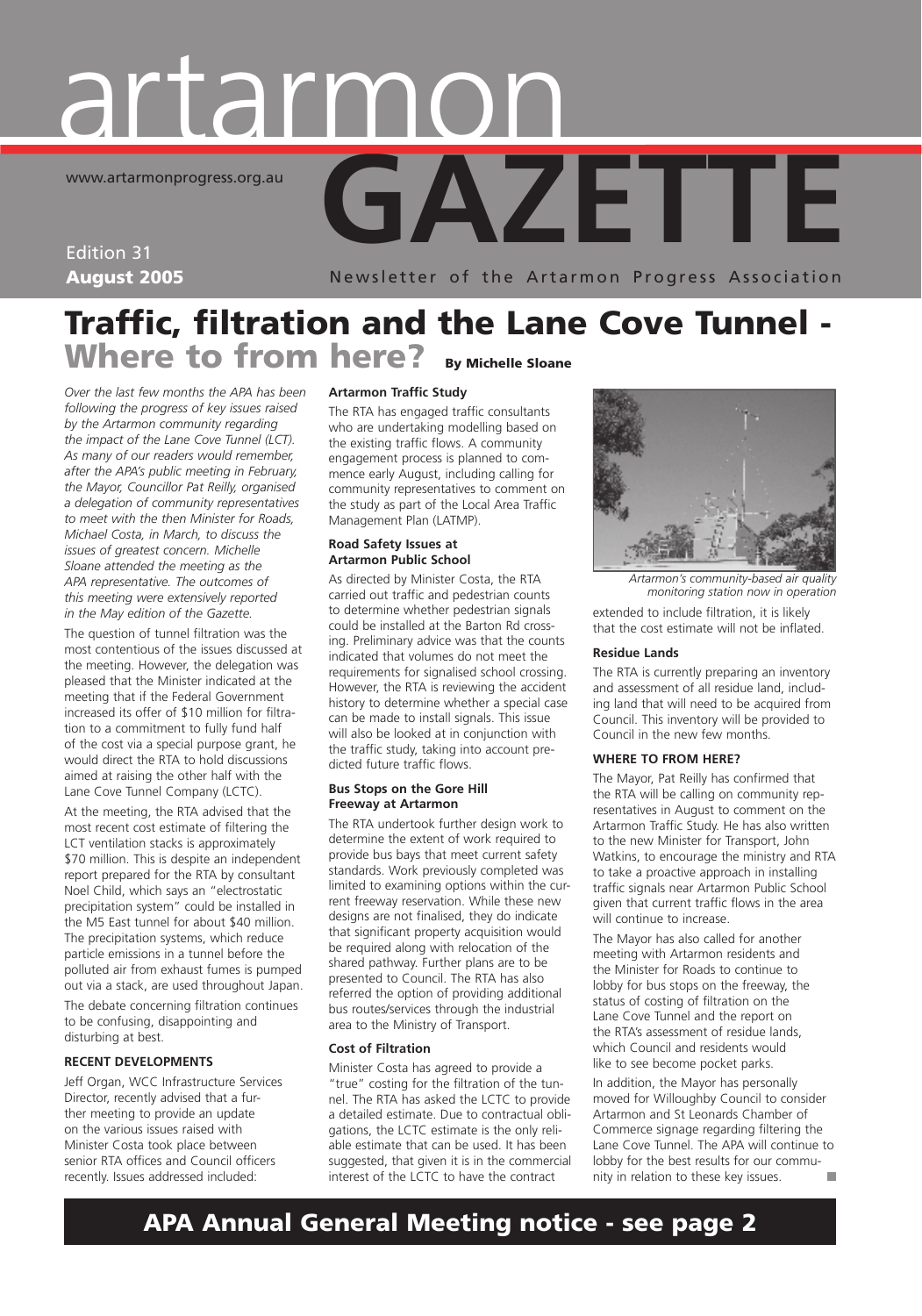## **Artarmon Progress Association Artarmon Progress Association**

ABN 77 319 108 019 ABN 77 319 108 019

**Established 1914 Established 1914 The APA Committee usually meets The APA Committee usually meets on the 4th Tuesday of the month, on the 4th Tuesday of the month, excluding December. excluding December.**

PO Box 540 Artarmon NSW 1570 PO Box 540 Artarmon NSW 1570 sec@artarmonprogress.org.au sec@artarmonprogress.org.au Phone 9904 6064 / Fax 9411 6616 Phone 9904 6064 / Fax 9411 6616 www.artarmonprogress.org.au www.artarmonprogress.org.au

#### **COMMITTEE 2004-2005 COMMITTEE 2004-2005**

**President** Michael Dawes **President** Michael Dawes **President** Michael Daw **Vice President** Michelle Sloane **Joint Secretaries** Erica Waalkens **Treasurer David Bruce-Steer Marieka Ashmore** 

**Treasurer** David Bruce-Steer **Committee** Keith Anderson Brian Hall Brian Hall Tony Kemm Tony Kemm Sonia Powell Sonia Powell

**GRAZETTE**<br>PO Box 540 Artarmon 1570 artarmon<br>GAZETTE

Artarmon Progress Association. It is distributed l volunteers, free of charge to Artarmon residents and volusinesses. Free of charge to Artarmon residents and  $\sim$ The Artarmon Gazette is published quarterly by the<br>Artarmon Progress Association. It is distributed by

The Artarmon Gazette seeks to inform residents and business people about current local events and issues and provide them with a forum in which to discuss matters of interest and concern.

Written contributions and photographs are welcome. Please submit all non-advertising material to the Editor. Material can be received on disk or via email. Editing may be necessary for considerations of space via email. Some minor editing may be necessary for  $\sim$ 

View and opinions expressed in the Artarmon Gazette are not necessarily those of the Artarmon Progress Association or its members. While all care is taken for accuracy, no responsibility can be taken by the Association, the Editor, Designer or Printer.



#### **FUTURE DATES**

|       | Tue 30 Aug 05 Public Information Meeting,<br>8pm, Artarmon Library |
|-------|--------------------------------------------------------------------|
|       | Thu 20 Oct 05 Gazette copy closes                                  |
| l Fri | 28 Oct 05 Gazette advertising closes                               |
|       | Tue 22 Nov 05 Gazette delivery complete                            |
|       | Tue 29 Nov 05 Public Information Meeting<br>8pm, Artarmon Library  |

 $\odot$  Artarmon Progress Association, 2005.

No material can be reproduced by any means without the permission of the Editor.

## **Editorial**

This issue, we welcome John Yates, who has taken on the advertising coordination role, to our team. Thanks to John's great efforts, we can again bring you a 16 page Gazette, supported by both our regular, and a number of new, advertisers.

We must make a special mention of Gil Davis, who has supported the APA and the Gazette in many ways over the last few years. Gil celebrates 20 years in Artarmon this month – our heartiest congratulations to Gil and his team!

We have also brought together a number of articles about animals in our 'Companion Animals' feature on pages 8 & 9, which we trust will be informative and interesting.

As always, we welcome your letters and feedback.

**Anne Weinert editor@artarmonprogress.org.au**

## Letters to the Editor

#### **JP in Artarmon**

On looking through some Artarmon Gazettes, I noticed your article on the difficulty some residents may have encountered in locating a Justice of the Peace or other qualified witness on occasion. I am a Solicitor who resides in Artarmon and would be willing to help out in such a situation. I believe the only documents I could not sign would be for use in an overseas jurisdiction which would have to be made before a Notary Public. I am home most evenings except Thursday and my number is 9411 1306. There is an answering machine should anyone ring during the day.

#### **Gerald F. Donovan, Artarmon**

#### **Station Access**

Councillor Stuart Coppock's comments on "Easy access to Artarmon station", [*Gazette*, May 2005] raise the question of how you would achieve "easy access" for wheelchairs, prams and for those who have difficulty climbing stairs. The immediate answer is to install a lift. But I cannot see where a lift would fit into the current layout of the station. However, I think the access requirement could be met by building a graded 1:14 ramp from the pedestrian tunnel at the southern

(St Leonards) end of the station up to the platform.

Advantages of a ramp over a lift are:

- 1. There is no ongoing maintenance cost for **CityRail**
- 2. It can't break down or be vandalised, stranding people who have come to depend on it.
- 3. It could be built without disruption to train services, or inconvenience to passengers.
- 4. It would also provide direct access to the platform for other people who approach the station from the south.

Disadvantages would be seen to be:

- 1. It would be a long (and thus costly) ramp in order not to exceed the 1:14 grade - but still probably cheaper to install than a lift.
- 2. Council would need to re-work the existing ramp from Hampden Rd to the tunnel to ease its grade.
- 3. CityRail would probably object to the idea because it provides a second access point to the platform, claiming that it is harder to check the tickets of exiting passengers.

**Michael B Haynes**

Public Information Meeting & AGM

Tuesday 30 August 2005

8.00 - 10.00pm, Artarmon Library, Elizabeth Street

#### Chatswood Transport Interchange

In February 2004, the APA committee attended a Transport Infrastructure Development Corporation presentation of plans for the new Chatswood Transport Interchange. APA raised concerns about some aspects at the time, but the APA's overall impression was positive. With construction works now under way, the APA has recently learnt of potentially unfavourable changes to the plans. The State Government's new essential infrastructure legislation applies, and APA is concerned that changes may be pushed through without adequate community input and consultation.

**APA has invited the developers of the new Chatswood interchange to present the most recent plans and explain the rationale behind the changes. So please join us to learn more about this major development in Chatswood.**

#### Notice of Annual General Meeting

**Agenda items:** Minutes from previous AGM • Committee Reports • Election of Committee

Be informed, get involved and have your say!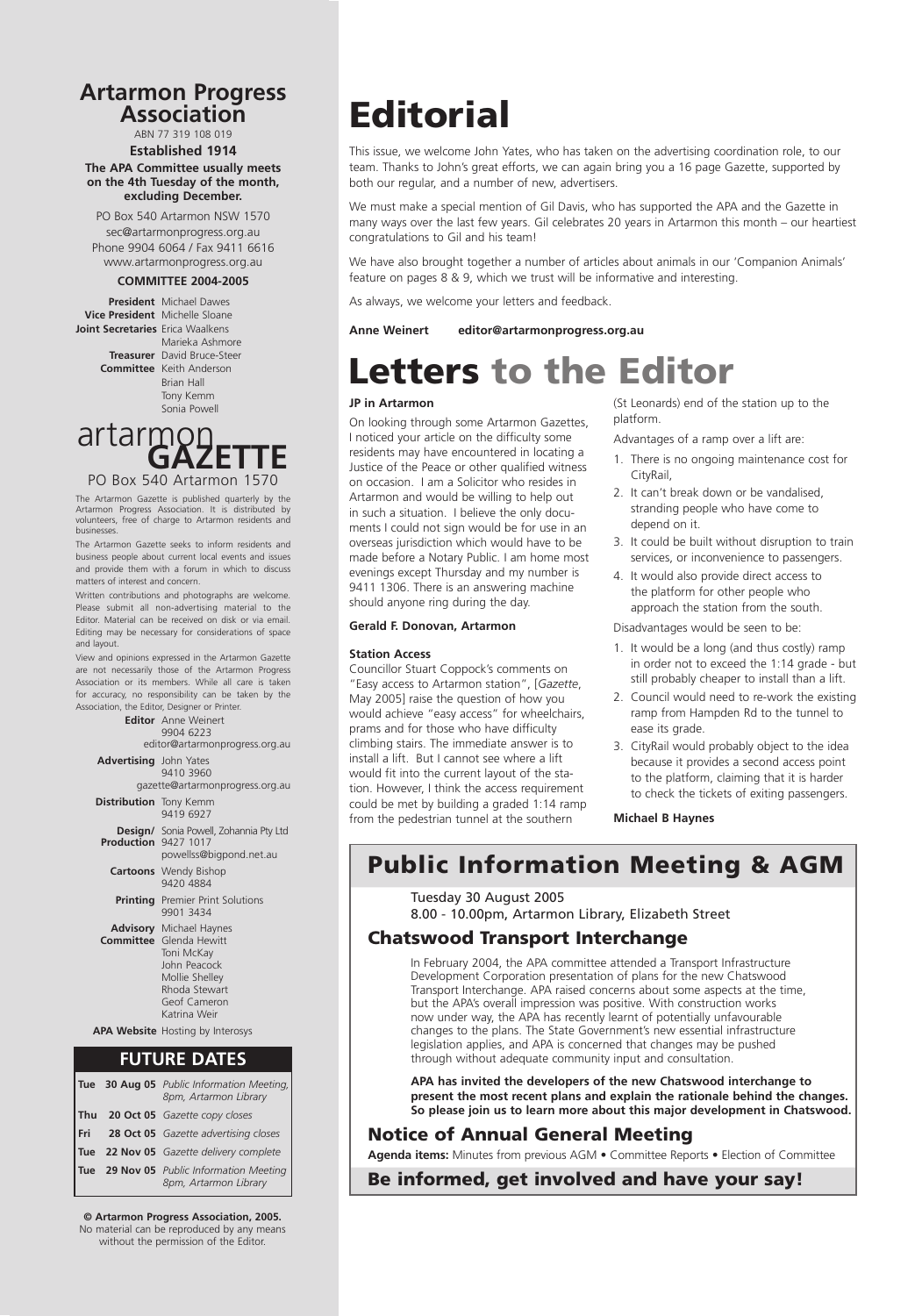## President's Report 2005

#### **By Michael Dawes**

As another year draws to a close, I would like to extend my thanks to the committee and many others who have actively supported and contributed to the success of the APA this year. Unfortunately, with a number of resignations from the committee during the year, the work has had to be spread over fewer people and I thank those in the committee who have carried the extra burden. Our general membership continues to grow indicating good community support for the APA and adding credence to the APA's voice on issues that affect Artarmon. Your support contributes to the financial stability of the

your membership in the new financial year. I have been asked a number of times during the year what the APA actually does and my answer, in summary, is along the following lines:

organisation and I would urge you to renew

- monitor and generate an awareness of issues that may affect Artarmon residents and ratepayers and acting on these as required
- developing a sense of community within Artarmon.

This is achieved by:

- The APA committee meets on the fourth Tuesday of most months to review and discuss issues. Committee members are responsible for either executive positions or various portfolios such as Membership, Public Information Meetings, Government Liaison, Federation of Willoughby PAs, Gazette and Heritage Fair. Non-committee members are welcome to attend these meetings to raise or present viewpoints on issues by contacting a member of the committee.
- Public Information Meetings, where we endeavour to present a speaker on a relevant or interesting local issue, are held quarterly. All members are welcome to attend these meetings. The Annual General Meeting is held in conjunction with the August PIM.
- Producing the quarterly Artarmon Gazette, which is delivered free to all homes and businesses in Artarmon. The Gazette is supported by a sub-committee, a number of regular contributors and local business advertisers.
- Maintaining the APA web-site, **www.artarmonprogress.org.au**, which provides access to meeting minutes and past Gazette issues.
- Organising & running the Artarmon Fair and heritage events which provides an opportunity for other local community groups to raise funds and for the school to display the artistic and musical skills of its students and staff. A sub-committee and local businesses assist greatly in the success of this wonderful community event.
- Ongoing dialogue with WCC, RTA and other government bodies regarding various local issues.

Issues we have been working on this year include:

#### **Lane Cove Tunnel**

Despite APA being instrumental in organising a number of well attended meetings regarding air quality, traffic concerns and visual impacts arising from the LCT, which led to a meeting being organised by the Mayor with the Minister for Roads, the APA continues to be frustrated by the RTA's lack of resolve to address the issues properly. The RTA has still not produced a timetable for the proposed trials or an accurate costing for tunnel filtration. Rather than addressing the cause of forecast increased traffic through Artarmon, the proposed Local Area Traffic Management (LATM) plan provides a band-aid solution. APA is committed to ongoing involvement with the development of the LATM in an attempt to minimise traffic impacts and will continue to lobby for improved bus availability in the industrial area. A positive outcome of APA activities was the location of an air quality monitoring station in Artarmon.

#### **Artarmon Railway Station**

APA has had some success in persuading Railcorp to reduce the gap and the step between the platform and the trains. APA continues to lobby for lift access despite having been advised by RailCorp that Artarmon is not included in the current 4-year 'Easy Access' program.



*Michael Dawes*

committed \$1000 to assist with the development of a mural which will portray local themes in the new paving (see story on page 5). APA will be involved in any longer term planning for this area.

#### **State Electoral Boundary**

**Wilkes Ave Redevelopment** APA attended and contributed to WCC's meeting

were presented. We have

Our submission calling for all of Artarmon to be covered by the same state electorate was unsuccessful.

You will see from what the APA does that there is ample opportunity for people to get involved at different levels. We desperately need some new people to help, so if you are interested, please attend our Annual General Meeting on 30<sup>th</sup> August and put your hand up. If you are unable to attend please e-mail me at **pres@artarmonprogress.org.au** and I will be in touch.

**Join the APA -** membership form Page 7

### APA – What's happening **By Keith Anderson**

#### **Artarmon Reserve to retain more water**

It has been suggested that further retention capacity at the Artarmon Reserve oval, which was modified to act as a detention / retention basis when the Gore Hill Freeway (GHF) was first constructed, may be required to allow run-off to clear quickly from the expanded GHF / Lane Cove Tunnel works, with water from the oval to be released after the "peak". Council advises its staff have been negotiating design solutions with the RTA and its contractors to mitigate the impact on the fields and it is expected designs will be completed shortly. APA is monitoring developments in an effort to ensure this valuable community asset is not degraded.

#### **Artarmon Industrial Area (AIA) – public transport access**

APA continues to make representations to State Transit (Buses) and the Minister for Transport in an effort to have an effective public transport service introduced to the AIA by having a Pacific Highway "mainline" diverted through the area.

APA believes it is imperative that the authorities give practical effect to their campaign for more use of public transport by providing appropriate services.

For the same reason, APA continues to campaign for the so far denied bus stops on the new GHF in the vicinity of Reserve Rd.

#### **Artarmon Reserve playground**

APA has been campaigning with WCC for completion of the surrounding fence at this fine playground, along with a gate on the pathway to the Burra Rd exit. WCC has agreed and a post and wire fence - albeit not of the same quality as the main fencing - has been constructed.

#### **White St playground**

Earlier this year, the popular Flying Fox play equipment was removed from this playground because of deterioration and non-compliance with current standards. The playground is to be renovated and upgraded in consultation with the local community. A concept plan will be produced for consideration.

#### **Suburb boundaries**

In May, WCC agreed to submit proposals for changes to suburb names and boundaries to the Geographical Names Board of NSW for consideration. For Artarmon, changes include parts of Mowbray Rd south, Chelmsford Ave west side and Artarmon Rd south side.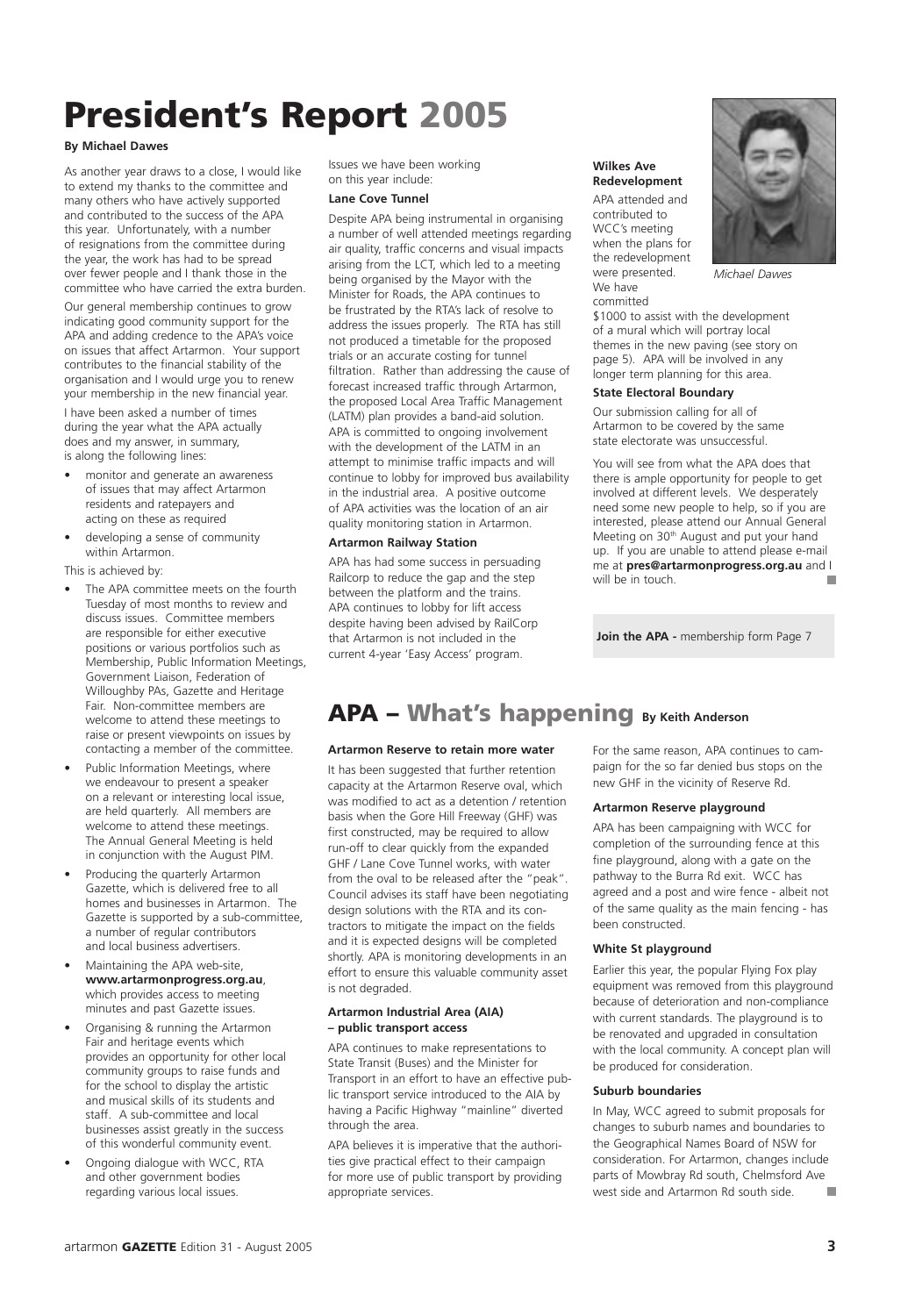## People of influence: Keith Bryant

Chief Operating Officer, The Benevolent Society **with Glenda Hewitt for the** *Gazette*

48-year-old Keith Bryant and his wife Lesley live in Artarmon. They have two children, one of whom still attends Artarmon Primary School and one who is at high school. Both Keith and Lesley are local community volunteers, Lesley at Artarmon Primary School and Keith with Northbridge Sailing Club. Keith has worked with the Benevolent Society as Chief Operating Officer for the past four years.

#### **What is The Benevolent Society?**

We are Australia's oldest charity, formed in 1813. It's an organisation that has always recognised social dysfunction in the community and works to be part of the process that changes that. We have a staff of 700 and 700 volunteers and an annual dollar turnover of about \$35 million.

Throughout the Sydney basin we operate at 20 sites through 67 programs that work with ageing, children, women's health and social leadership issues. Although the Benevolent Society is not as well known as other major charities such as the Smith Family, Mission Australia or the Salvos, we rely on having good relationships with government, business and a small number of loyal donors to fund our programs.

#### **What's the vision that you operate under?**

Our vision is about initiating change. We like to see ourselves as reflective practitioners who work with social issues and continually try to improve the social and community outcomes of our work.

As a 192 year old organisation, we have seen much social change and modified our programs over the years to be reflective of current social priorities. We can pinpoint a number of major innovations that we started or were involved in, such as the introduction of the aged pension. We ran the Royal Hospital for Women for 90 years but when we could not add any more to it, we asked the NSW Government to take over its services, which they did and still do.

#### **What are some of the most recent initiatives of The Benevolent Society?**

We are now growing rapidly in the area of early intervention. This is all about nurturing the bonds of the child-parent relationship particularly in the first year of life. We recognise that a lot of new mums don't find motherhood an easy process and they often no longer have the community support networks that used to exist. We recognise that the first five years is a critical part of a child's development and critical for avoiding problems later in life.

As a charity we aim to get to the root cause of problems rather than get involved in the emergency relief. Our goal is to continue finding new models for ways to help before problems arise.

Domestic violence is another area that is not given strong levels of funding so we also run a program to address this in Campbelltown.

#### **What do you mean when you say you run programs in social leadership?**

In spite of the many benefits that it brings, globalisation and other trends in western society have fragmented many communities and many aspects of community life, with the result that there are now large gaps in understanding between different sectors of the economy. Recognising this, for the past seven years we have run a program called Sydney Leadership which brings together participants from government, the community and from business. Participants are required to commit for 18 days over a year and they are put through a program that enables them to experience different social conditions in the community. For example, among other things they go to a housing estate, visit a jail and meet with indigenous communities.

We encourage people to reflect on the issues that they see and ask 'what does this mean', 'what can we do'? We want people to work across sectors to see if there is a better way to try to crack the problems that exist in these settings. If you just live in your work place we are convinced that you won't ever really see or understand the potential solutions.

The Sydney Leadership program works at one level because corporate Australia recognises that they employ some incredibly well educated people whose work experience tends to be confined to operating in large glass offices. Often the judgement of these people in relation to social issues is very limited by where they live, the education they've had and the social circles they move in. Businesses are recognising that this also affects their judgement on business issues.

For these people when they get involved, it's not just a case of them giving something back, it's a case of growing in awareness of broader societal issues as well as developing as better managers of their businesses.

#### **What is your role as the Chief Operating Officer?**

One of my obligations is to make sure we run our programs well. I am responsible for the day-to-day management of the organisation. This includes the smooth running of our 67 programs and making sure our processes support them. Most of my day would be spent dealing with the problems that emerge.

#### **Is The Benevolent Society involved in Artarmon?**

While we operate out of Allambie, our aged care service supports clients in Artarmon.

#### **The 700 volunteers who work with you must play an important role in delivering your programs?**

Volunteering is important in compensating for decreasing social networks; the thinking behind how people become volunteers is interesting.

Research shows that people who become volunteers in later life usually started volun-



teering in high school. The best volunteers are often the ones that do a little bit all through their life.

I'd like to see employers encouraged to look for this type of community engagement from the people they hire and make it a requisite part of every employee's career profile.

#### **Where to from here?**

I'm always going to be interested in developing stronger connections between corporate Australia, individuals who represent the new wealth in our country and institutions and organisations that want to build better social networks and outcomes across Australia. The Benevolent Society is a great vehicle for doing that.

#### New Counselling College in Artarmon **By Heather McCabe**

The high level of anti-depressant use in our community is alarming, especially when many of the problems for which people are prescribed medication can be resolved with counselling or just having someone to talk to. Counselling fees can be beyond the budget of many people and finding someone to listen with empathy and objectivity is not always possible.

A new counselling clinic in Artarmon provides a low-fee counselling service with graduates and advanced students from the College of Holistic Counselling. Consultation fees are from \$20 to \$50 per hour session on a sliding scale according to clients' means. These counsellors take an holistic approach - a client is treated as a 'whole' person rather than a cluster of symptoms and problems and this philosophy underlies all the training and counselling services offered by the College.

The counselling training courses are VETAB accredited and the college is an AQTF Registered Training Organisation, and a member of the Psychotherapy and Counselling Federation of Australia (PACFA).

#### **Enquiries** - phone 9904 6748 or visit **www.collegeofholisticcounselling.com.au**

People deal with huge life issues every day – depression, relationship breakdown, loneliness, job loss, divorce, addictions – some cope – some don't.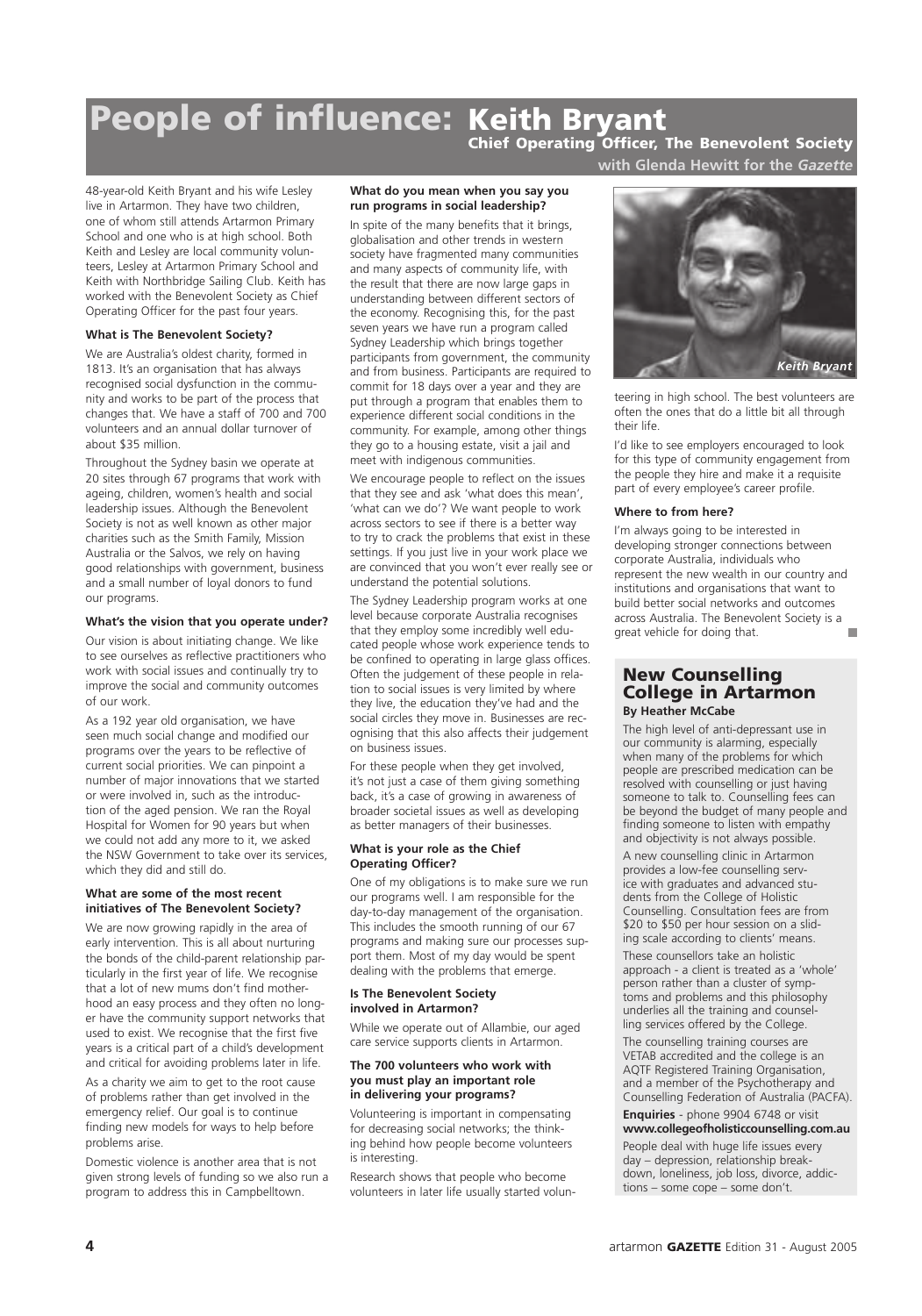## Wilkes Plaza Refurbishment and Artwork Launch

### **Sunday 18 September, from 12 noon Wilkes Plaza, Elizabeth Street Artarmon**

Join the Artarmon Progress Association and the Mayor of Willoughby CIr Pat Reilly to launch the exciting new work in this heritage Plaza including mosaic pavement inserts including mosaic pavement by artists Christina Macaulay and

Steven Vella. The artworks Steven Vella. The reflect significant architectural features of the Plaza and the history of the site. Then join a free public art tour around Willoughby from 1pm.

The Plaza refurbishment also features new lighting, rubbish bins, relocation of phone boxes, undergrounding of power poles and removal of tired planter boxes. All the new street furniture is in keeping with the existing buildings and streetscape, the current red brick paving will be enhanced and new paving has been installed in Elizabeth St to the end of the shops. boxes. All the new street<br>furniture is in keeping with the<br>existing buildings and stree

The refurbishment process has involved close consultation and involvement with local small businesses, building owners, patrons, pedestrians and commuters as well as children and residents.

For more information contact Council's Cultural Project Officer on 9777 7972.

The launch of the new artwork and refurbishments in Wilkes Plaza follows the Artarmon Guides Bike-a-thon at 10am - see more on Page 15.

**Art on Wheels - Public Art in Willoughby Bus Tours (A Spring Festival event)**

#### **18 September, 1pm - 4pm Depart from Wilkes Plaza, Artarmon**

Learn the history and stories of Willoughby's Public Art including the newly installed mosaic pavement artworks in the Plaza. Led by Willoughby Council's Arts and Cultural Manager Jacky Talbot.

Free tours, bookings essential. For bookings and further information contact<br>9777 7994 Photo By John Peacock<br>Photo by John Peacock<br>Photo by John Peacock<br>Photo by John Peacock<br>Photo by John Peacock



#### **OPTOMETRISTS** 122 HAMPDEN RD ARTARMON

ROLAND TAN (B.Optom. UNSW) WENG-TSEE TAN (B.Optom. UNSW) Phone: 9412 3757

Mon-Frid: 9am–6pm Saturday: 9am–12.30pm CLOSED WEDNESDAYS





## 30 hours that could change your life



### **Holistic Communication Skills**

When we improve our communication, we improve our relationships, our self respect and ultimately, we improve our lives. We invite you on a personal journey of discovery for parents, partners, friends.

Call 9904 6748

**Courses starting August, September** and October



College of **Holistic Counselling** www.collegeofholisticcounselling.com.au Do you have a special occasion coming up?

### MAKE-UP ARTISTRY By Regan Hibbert

Professional Make-Up Artist

Wedding Day make up Special Occasions Glamour Photography

Based in Artarmon - can come to you.

Please call Regan on 0417 601 078 or email: regan@djhibbert.com.au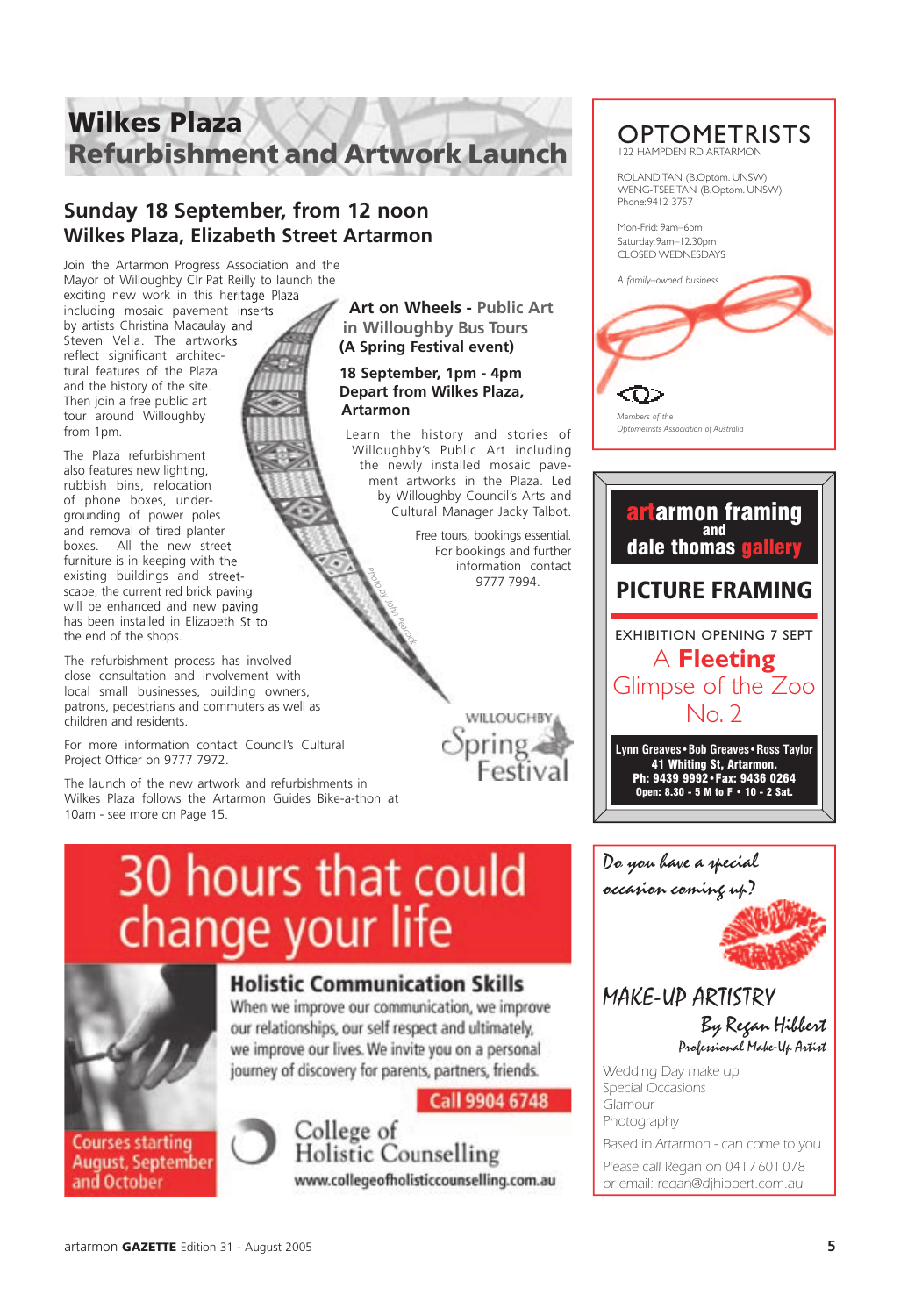

able at extra cost. Focus Zeted dratatutory charges. Preshpe paint as at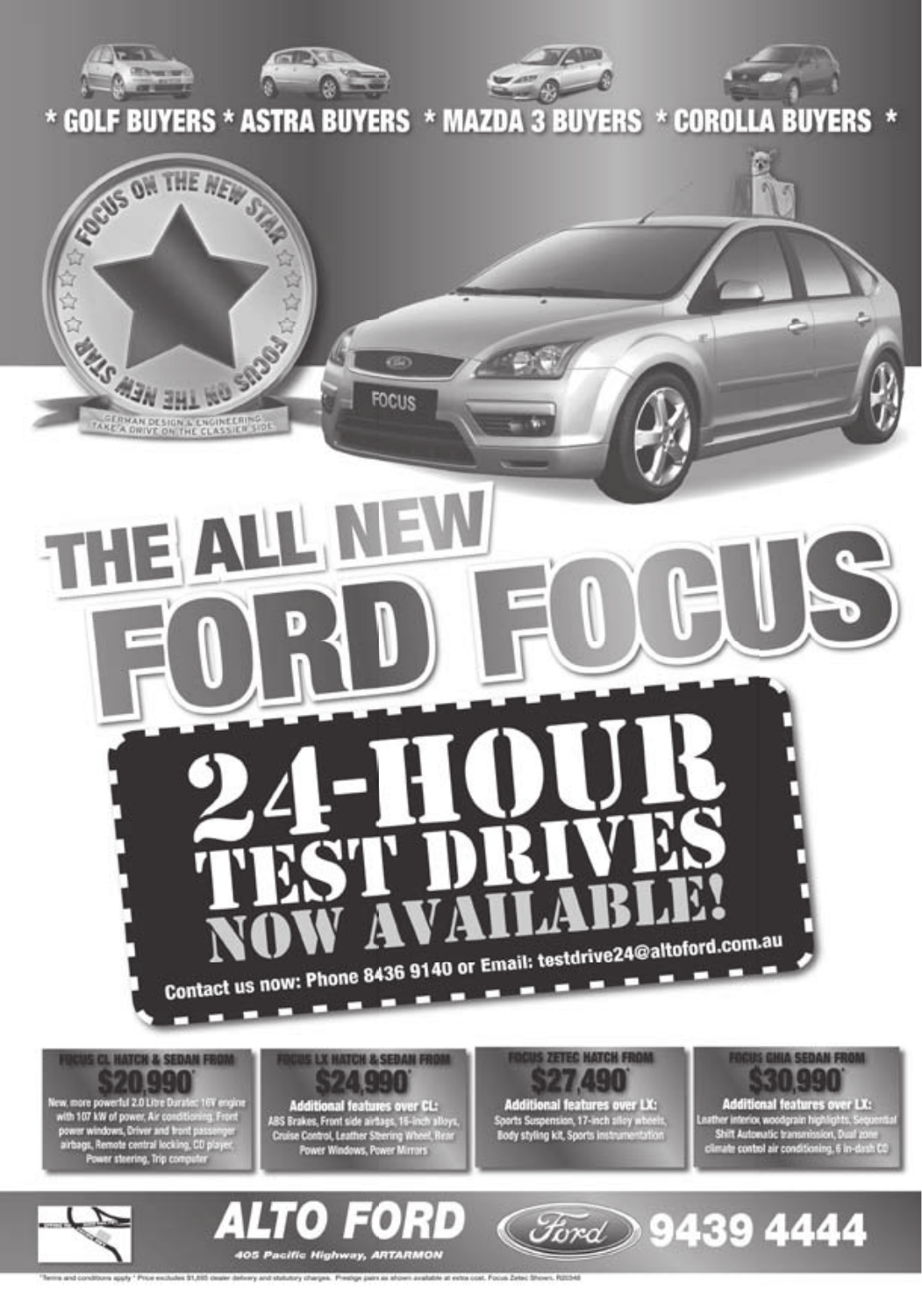## Amy Taylor OAM, AM

#### **By Toni McKay**

Artarmon resident of 15 years Amy Taylor OAM, AM, attributes her interesting and varied career to being in the right place at the right time.

The outbreak of war saw Amy in her first job after graduating from Business College, but with the establishment of the Women's Australian National Service, Amy joined one of the many branches throughout New South Wales where women were instructed in such things as morse code, first aid, air-raid precautions and drill. After doing advanced training and with the establishment of the women's forces in 1941, Amy was ready to join the Australian Women's Army Service. Early in 1945, she was one of 350 women sent overseas to Lae in New Guinea to the headquarters of the 1st Army. Apart from nursing sisters posted to the Middle East, some of whom later joined the forces, these were the only Australian women to see overseas service and to later become eligible for a War Service Loan - but only if they married. In the aftermath of war this was not always an option and Amy has campaigned successfully since for single women to also be eligible for these loans.

In 1946, when she was discharged, it was time to think of a career. She considered opening a coffee shop as she felt that, with the many friends and acquaintances she had made, she would have an assured clientele. But her policeman father persuaded her to try for the Police Force. Despite not being the required age of 25, on the strength of her Army service she was judged to have 'experience'. So Amy Millgate, aged 22, became the youngest member of the NSW Police Force. Her intake of five brought the total of women in the force to fifteen.

After two years in plain clothes on the streets of Sydney looking for run-aways, girls with insufficient means of support, taking statements and doing court escort duty, Amy was ready to go into uniform and make her mark on post-war Sydney. She and another woman were chosen in 1948 to direct traffic, and the honour of being



*Amy Taylor in her Police Constable's uniform*

the first woman to do so was won by Amy with the toss of a coin. She walked out, put her hand up, and the traffic stopped – in all directions – so surprised was the population to see a woman on the job. These two young women caused an increase in traffic flow whenever they were on duty and were much photographed and talked about.

On marrying, Amy, in accord with police rules, had to leave the force. Her husband Bruce Taylor went on to the position of Assistant Commissioner of Police and she to be the mother of two while lobbying for public recognition of the contribution of 70,000 women to the armed forces and making sure that female veterans are cared for in their twilight years.

Tasks that have made and continue to make an enormous workload for Amy are: helping produce a Medal Board to compliment the one for male service personnel; fundraising to build twelve aged-care units at Narrabeen (and similar projects in the pipeline); membership of the State Council of the RSL; presidency of the Australian Women's Army; and guest-speaking. Yet she discharges these responsibilities with an apparent ease that belies her contention that she was in the right place at the right time. Any time, any place is right for Amy Taylor.



- **Furniture for wine**
- **Home libraries**



**OPEN 7 DAYS 4pm - 10pm DELIVERY TIMES 5pm - 9.30pm Minimum Delivery \$20**

> **Shop 1 130 Hampden Rd Artarmon Opposite LiquorLand in Francis Rd**

### **9884 8899**

### **GIVE THE COMMUNITY A LOUDER VOICE - JOIN THE APA NOW**

|                                                                                                                                                                     | First name                                                     | <b>Surname</b>                     | 2005-2006 Membership                                                              |
|---------------------------------------------------------------------------------------------------------------------------------------------------------------------|----------------------------------------------------------------|------------------------------------|-----------------------------------------------------------------------------------|
| Mr/Mrs/Ms                                                                                                                                                           |                                                                |                                    |                                                                                   |
| Mr/Mrs/Ms                                                                                                                                                           |                                                                |                                    |                                                                                   |
| \$10.00 for an individual in postcode 2064; \$20.00 for 2 or more people<br>in a 2064 household or for individuals outside postcode 2064<br>Total (incl. GST):   \$ |                                                                |                                    |                                                                                   |
| Address:                                                                                                                                                            |                                                                |                                    |                                                                                   |
| Phone:                                                                                                                                                              | Fax:                                                           | Email:                             |                                                                                   |
| <b>Cheque to Artarmon Progress Association</b><br>PO Box 540 Artarmon 1570                                                                                          |                                                                | Non-resident owner or leaseholder: | Please deliver my Gazette by: $\Box$ mail to above address, or<br>$\square$ email |
| П.<br>Account name: Artarmon Progress Association                                                                                                                   | Electronic funds transfer to BSB: 062-104 Account no: 00900037 | Address of Artarmon Property       | Date:                                                                             |

*Privacy Statement: Information collected is for the exclusive use of the Artarmon Progress Association. Information will not be made available to any other organisation or individual.*

Date of payment  $\frac{1}{2}$  /

Bank: CBA Artarmon. Please include your surname as Description in your bank transfer, and mail this form to PO Box 540 Artarmon 1570.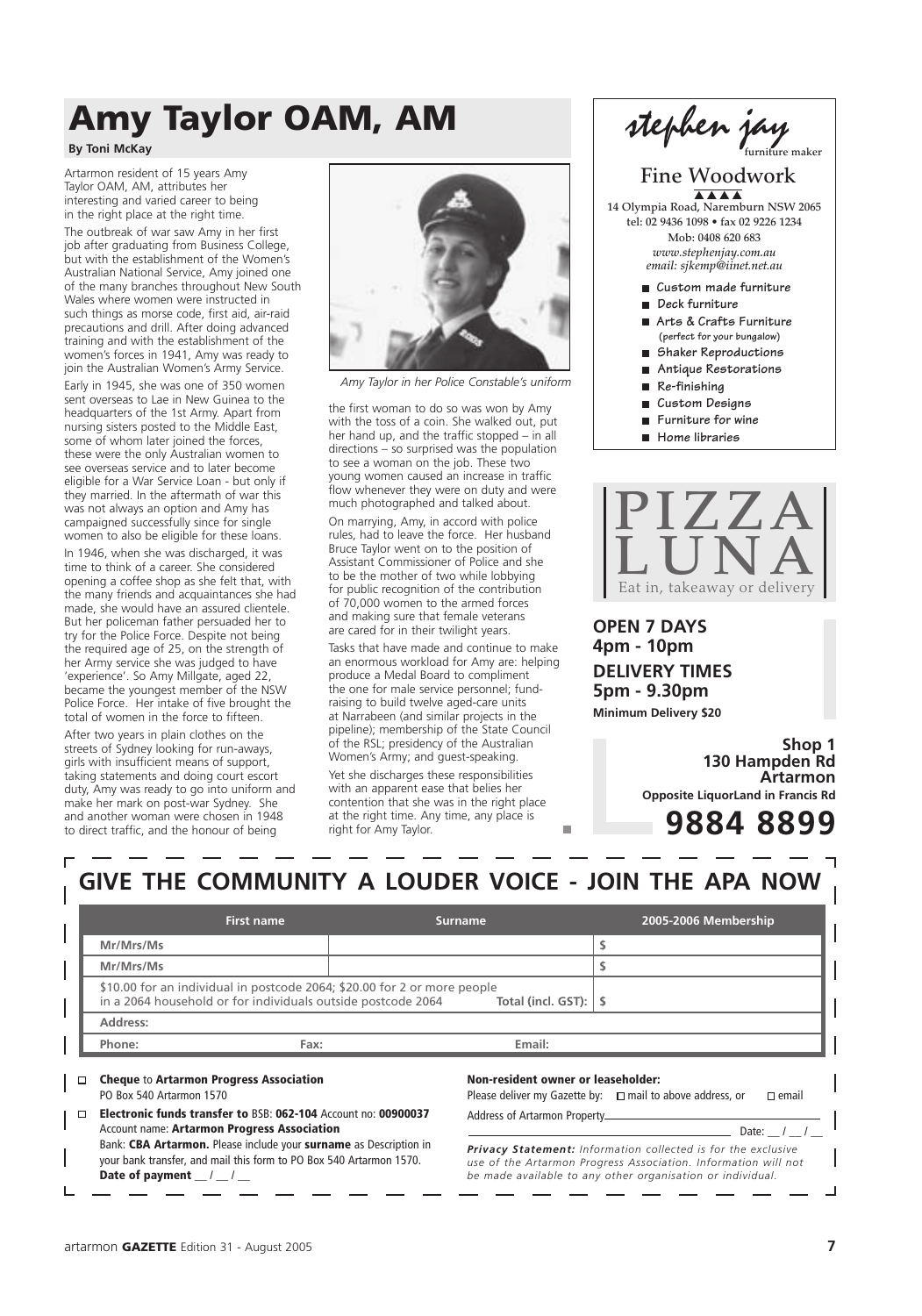## Companion Animals Regulations

*The APA has recently been made aware of an Artarmon resident who was issued with an offence notice by WCC for leaving her dog unattended tied to a Council seat on the Artarmon shopping strip. The APA has since consulted Council about the matter, and as a result, Brian Hall has compiled the following information from the Council's Local Companion Animals Management Plan (LCAMP), which was prepared in response to the Companion Animals Act 1998.*

#### **DOGS**

**Off-leash areas:** Two of Council's declared off leash area are in Artarmon:

- Reserve off the southern side of Parkes Road, Artarmon between Hampden/Cleland Roads;
- Artarmon Oval off Burra Road.

In providing these areas, the Council exposes itself to potential public liability claims in the event of a dog attack. However, the Act primarily places liability for such claims with the offending dog owner.

#### **Public places where dogs are excluded:**

Under the Act, dogs are prohibited in the following public places:

- Within 10 metres of any children's play areas;
- Food preparation or consumption areas; • Recreation/public bathing areas where dogs
- are declared prohibited;
- School grounds and child care centres; • Wildlife protection areas; and
- Shopping areas where dogs are prohibited.

**Dog faeces:** Under the Act, owners are required to remove their dogs' faeces and dispose of them properly. Local authorities must provide sufficient rubbish receptacles for owners to dispose of the faeces in off lease areas.

#### **Nuisance dogs:** The Act defines

a dog as a nuisance if it:

• Is habitually at large;

• Makes a noise by persistently barking or otherwise interferes with the peace, comfort or



convenience of a person on any premises; • Repeatedly defecates on another person's property;

- Repeatedly chases any person, animal or vehicle;
- Endangers the health of any person or animal; or
- Repeatedly causes substantial damage to anything outside the property on which it is kept.

There has been a rise in barking complaints in recent years. This consumes a large amount of Council officers' time, as enforcement is often difficult to define and measure.

#### **Dangerous dogs and restricted breeds:**

The owner of a dog declared as a 'dangerous' must comply with specified conditions, including keeping the dog in a childproof enclosure. The Council must enter the dog's details in a Dangerous Dog Register.

Breeds defined in the Act as 'restricted dogs' include: Pit Bull Terriers; American Pit Bull Terriers; Japanese Tosas; Argentinean Fighting Dogs; Brazilian Fighting Dogs; and any other dog of a breed, kind or description prescribed by the regulations (eg guard dogs).

#### **CATS**

Cat management relates predominantly to the impact of cats on wildlife, but also the matter of nuisance to surrounding neighbours. A distinction is made between feral cats and owned domestic cats. The Council can also prohibit cats from entering designated public places.

#### **Prohibited areas and nuisance cats:**

Domestic cats are prohibited in food preparation or consumption areas and wildlife protection areas. A cat is a nuisance if it makes a persistent noise, or, repeatedly damages anything outside the property on which it is ordinarily kept.

#### **REGISTRATION AND IDENTIFICATION OF COMPANION ANIMALS**

The Act requires all companion animals to be micro-chipped/tagged from 12 weeks of age. Since 1 July 1999, all cats must be identified by either a microchip or an identification tag. Since 2001, it is compulsory for all dogs to be micro-chipped.

#### **COUNCIL'S MANAGEMENT PLAN**

The Council's approach to companion animal management ultimately relies on regulation, but the Council also seeks to achieve good public education on requirements via brochures, the Council's website and State government activities.

The Council also has a role in disseminating house/property design guidelines and the planning/design of public parks and the installation of pet facilities in public areas.

The LCAMP is currently being reviewed by the Willoughby Local Companion Animals Advisory Committee, and will then go on public exhibition. If residents have concerns about the Management Plan, or ideas for its improvement, they should make these known to Jeff Knight, Administrative Services Manager on **jeff.knight@willoughby.nsw.gov.au** or 9777 1020.



**Caring for the pets of Artarmon since 1968**

A-Class hospital licence with full medical, diagnostic and surgical facilities We do house calls or offer a free pick up and delivery service

Boarding for cats in climatecontrolled comfort

Open 7 days - parking at the door Phone 9428 1174 for an appointment

**R A J Mullins and Associates Lane Cove Veterinary Hospital cnr Pacific Hwy & Rimmington St Artarmon 2064**

#### Pets in high density residential areas

While pets play an important role in our lives, the more people who live in a small area, the greater probability that one person's pet may become another person's problem.

Pet ownership requires thoughtful consideration for the impact it has on neighbours, plus there is state and local government legislation that must be considered. The more neighbours you have, and the closer you live to them, the more you must take this into consideration.

It is particularly important to ensure that the presence of a pet does not become unpleasant for other residents in a strata scheme.

Keeping animals in living spaces governed by a strata scheme raises issues such as cleanliness, common property, noise and unsociable behaviour.

An Owners' Corporation may register its own By-laws in relation to keeping pets which means it is important to check the By-laws before buying a unit or townhouse. Every owner and occupier must comply with the registered By-laws. Renters, as well as complying with By-laws, also need to check the provisions of their lease because a tenant requires the permission of the landlord/letting agent which is separate from the By-laws of a Strata scheme. In addition, Willoughby City Council has developed a Companion Animals Management Plan. It is important to know what responsibilities this places on the pet owner who lives in the Council area.

For information about the Council's Companion Animals Management Plan phone the Help and Service Desk on 9777 1000.

State legislation for the Companion Animals Act can be viewed at www.legislation.nsw. gov.au/viewtop/inforce/act+87+1998+cd+0+N

The Young Lawyers Animal Rights Committee has also produced an informative leaflet which is available on the internet at www.lawsociety.com.au.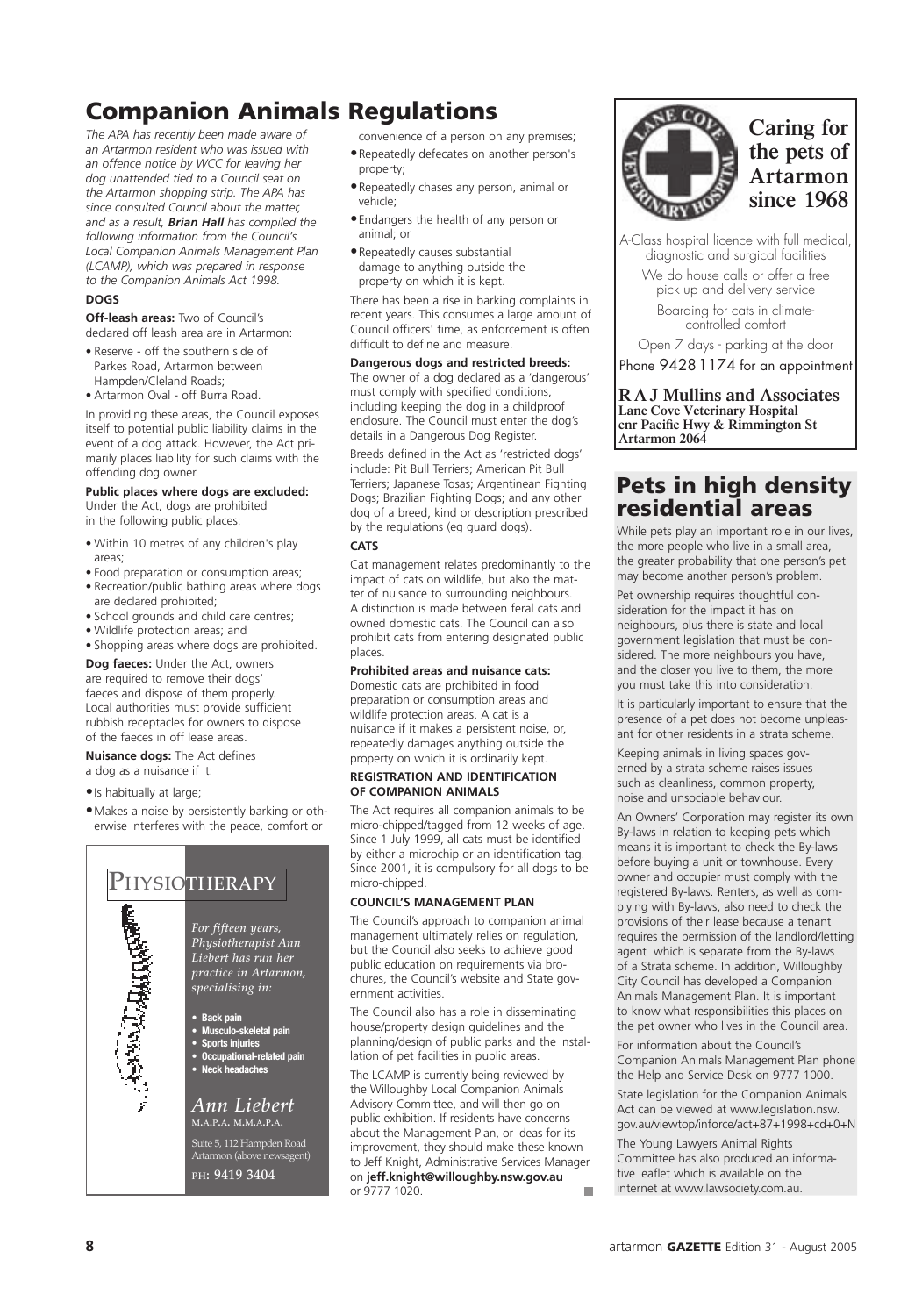## Enough to Drive

### You Batty...

#### **By Erica Waalkens**

Local Artarmon resident Mina Bassarova first became interested in bats when working at Kukundi Wildlife Shelter, in Lane Cove National Park. She joined Sydney Metropolitan Wildlife Group in 1998 and undertook a general training course in wildlife care and rescue. A special interest in bats now sees her rescue many varieties of wildlife and hand rear bats. Mina juggles her wildlife care whilst completing her Thesis in Palaeontology. Mina will generally care for one bat at a time - usually from a baby or juvenile stage, until they can be released in a bat 'crèche' where they then learn to become bats.

The babies require a lot of interaction with their carers; they need to bond with a 'mother' or they do not develop well. The young need their play time and a carer becomes an important part of their development. The juveniles join their crèche at a bat colony in Gordon. This is a well-recognised establishment as part of the Ku-ring-gai Bat Conservation Society.

Mina enjoys her bat-rearing but has interesting tales of other animal encounters as well. Together with the usual possum and bird rescues, she has rescued a lost echidna in High Street, Chatswood and a tree snake (well, she thinks it was the harmless variety!). Her most memorable experience was when hand rearing a red kangaroo joey. As they require constant care, the joey had to attend a friend's wedding. All was going well until the joey decided to stretch its legs- escaping to steal the limelight from the bride! The joey was eventually recovered and the bride saw the humour. Just another day in the life of these dedicated volunteers who provide such a valuable service to injured and fostered wildlife.

*Injured wildlife should be kept in a dark, quiet box or container and taken to your local Vet or collected by volunteer carers from Sydney Metropolitan Wildlife on 9413-4300.* ÷,



*Illustration by Sonia Powell*

#### AVA moves on

Companion animals have an extra connection to Artarmon in that until recently the Australian Veterinary Association, the professional body for Australia's vets, was based in Hampden Road near Francis Road. The Australian Veterinary Association has recently moved to larger premises in Herbert Street, St Leonards, but the interests of companion animals have been advanced here over many years due to Artamon being the AVA's headquarters. ٠



# **Cnr. Reserve Rd & Gore Hill Freeway A R T A R M O N**

**Hotel: 9437 0000 Restaurant: 9437 3500**





"North Shore's Best Italian"

**Is Gambling a Problem for you? G-**GAMBLING HELP **line** (NSW) 1 800 633 635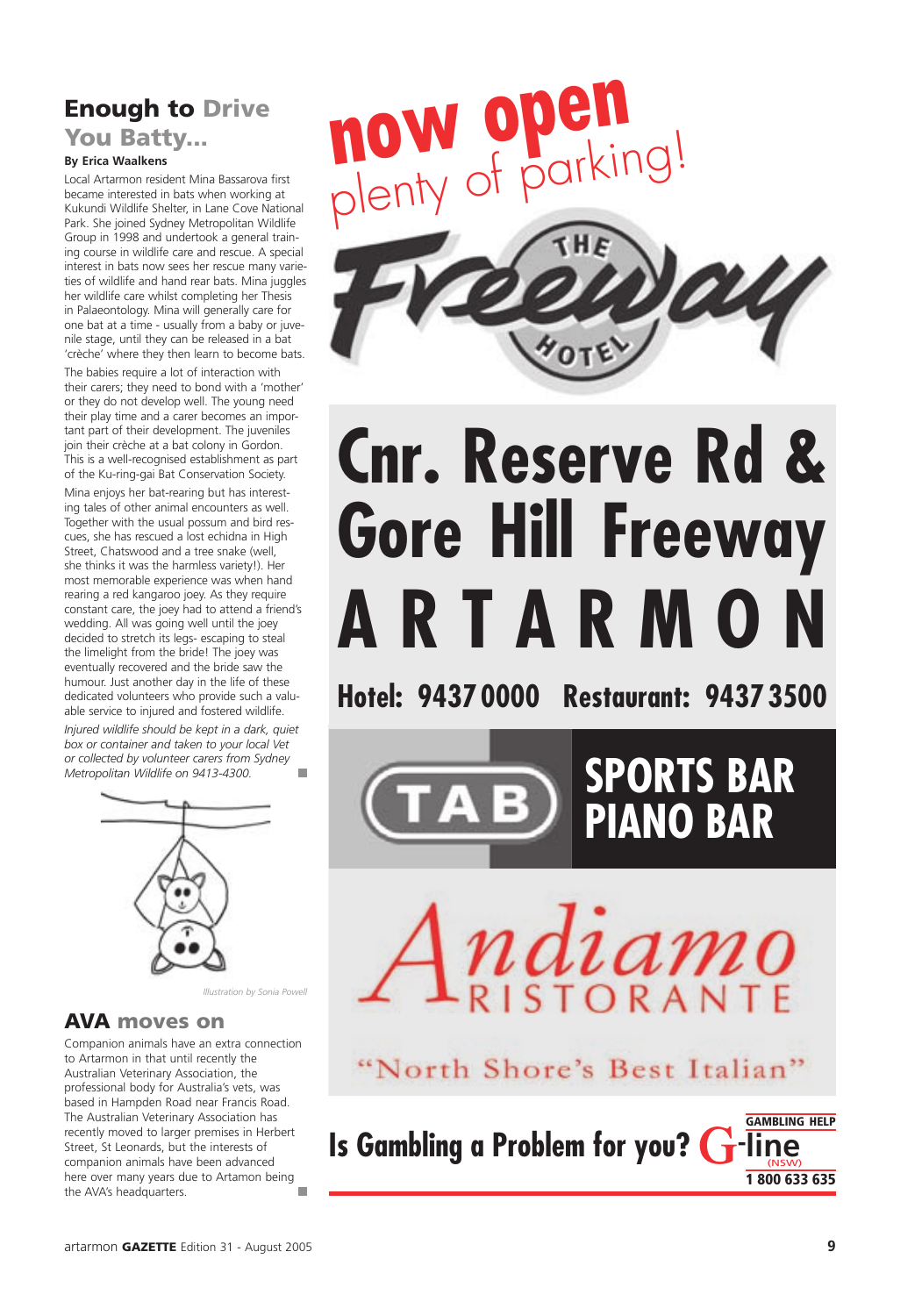## Councillors' feedback...feedback...feedback



Wow - what a beautiful city we live in! Today was Sunday and I did my favourite ride with Bike North – the "A to Z". We start at **A**rtarmon station (well, I start at the GHF underpass – which

gives me another 10 minutes in bed) and go to Balmoral for coffee via Cammeray and the golf course. Then we whizz down to the **Z**oo, hop on the ferry to Circular Quay and head home, via the bridge. I tend to be a recreational cyclist, but I'd really like to cycle to work. Alas, Blacktown is just too far!

I used to live in London and have been thinking about how different things are there now. At one time, Stockwell was my station - in those days even with the IRA, the thought of 'Bobbies' shooting people in the head was unthinkable - they never even carried guns. Evans, the biggest chain of bike shops in England sold 400 bikes the day after the first bombs. People used to think it was too dangerous on the roads. One of the shop managers said that most people who try cycling to work for the first time realise they can get there quicker. I think the same might be true in Sydney.

Although the numbers of people who live in Artarmon who report riding a bike to work are still low (less than 1%), they have more than doubled since 1996. Profiles of Willoughby's local communities are now up on Council's website at www.id.com.au/willoughby/commprofile. Compared to Willoughby LGA, Artarmon has a significantly lower share of households owning motor vehicles and it says "*this may be indicative of the comparatively greater use of non motorised transport in the area*". Overall, 44% of us walked, cycled, caught the bus or train to work compared to 38% of people living in Chatswood / Roseville. On the subject of public transport, I think that access arrangements to and from the new

Chatswood station look like being no better and quite possibly worse than the current situation. Whilst a lift to the platform from the concourse will be an improvement, connections between the two ends of Victoria Avenue are not being improved and neither is north/south movement through the development. It remains to be seen whether the public will be provided with bathrooms you don't have to buy a platform ticket to use (as at St Leonards). And, as was the case with the new Police Station, our Council and community will again be robbed of Section 94 (developer) contributions - this time worth millions. 'S94s' are part of the planning system - for everyone other than government, that is. The principle is that when you develop property, there is recognition that additional service and infrastructure needs are created and it is the developer's responsibility to contribute – through a transparent process – to the cost of providing for these needs. This is the Section 94 Contributions Plan, and all Councils have them.

The Chatswood Rail Interchange is our first experience of the state government abandoning any semblance of public participation in significant development. The legislation making it all possible happened quite quietly, early in June. An 82-page amendment to the Environmental Planning and Assessment Act 1979 was passed by both houses and opposed only by the independents. In Elizabeth Farrelly's words "*It exempts government from such irritants as heritage, culture, community and those pesky endangered species, maxes out ministerial discretion and virtually ends public consultation. Except for backyard extensions*" (!)

So after 10 years without a plan, our remarkable city is to become a Ministerial plaything, released to the development industry in unencumbered chunks of 'critical infrastructure'. Sufficient to guarantee maximum profits and campaign contributions - for those who make it all possible.

*kate.lamb@willoughby.nsw.gov.au*





**Gorehill Freeway Works**

The notification and report back mechanism to residents set up by Thiess John Holland (TJH) for the Lane Cove Tunnel works appears to be

functioning well, at last. If it is not, then I would like to hear of omissions and errors. Hurrah for email, as it has allowed same day replies to sent messages, eliminating the need for hanging on the telephone.

Work on the vegetation plans for each affected pocket of land is about to commence. TJH will be working with Council and the community to develop detailed plan and associated works. These plans will set the blueprint for revegetation and how the pockets will look in the future. If you can, please have your say.

Community engagement by way of seeking representation on local area traffic management is to occur around the time the Gazette is published.

#### **Easy Access to Artarmon Railway Station**

Councillors have accepted a notice of motion I moved to lobby the State Government to have Artarmon Railway Station placed on the State Government's 'Easy Access' program. That lobbying to date has consisted of a letter from Council. I have taken the matter further and made Ministerial Representations and had a useful conversation with the Minister's Chief of Staff. I will report further in due course.

#### **Child care**

Church grounds in Willoughby City are currently zoned not to have commercial child care facilities. Yet churches have grounds and buildings which are largely under utilised Monday to Friday when the local demand for childcare places is the greatest. Following an approach by one of the mainstream church organisations I have successfully moved a motion that has been passed by Council, which has called for priority to be given to this matter. The next steps are to get the zoning changes into the Willoughby Local Environment Plan, and then to get the NSW planning department (DIPNR) to process the changes without delay.

#### **Royal North Shore Master Plan**

Council has been advised that the Master Plan process is about to commence. Further details will be available in due course.

#### **Chatswood Station Interchange Towers**

501 residential units are to be constructed in the Interchange Towers. The initial proposal was for the building to have both commercial and residential space, but the developer has opted for residential towers on the basis that Chatswood has an 18% -20% vacancy rate in its commercial space and what is let is not regarded as A grade rental. From experiences at Bondi Junction and North Sydney, this will be Chatswood's loss in the future. I also suggest a basic lack of medium planning policy by Willoughby Council.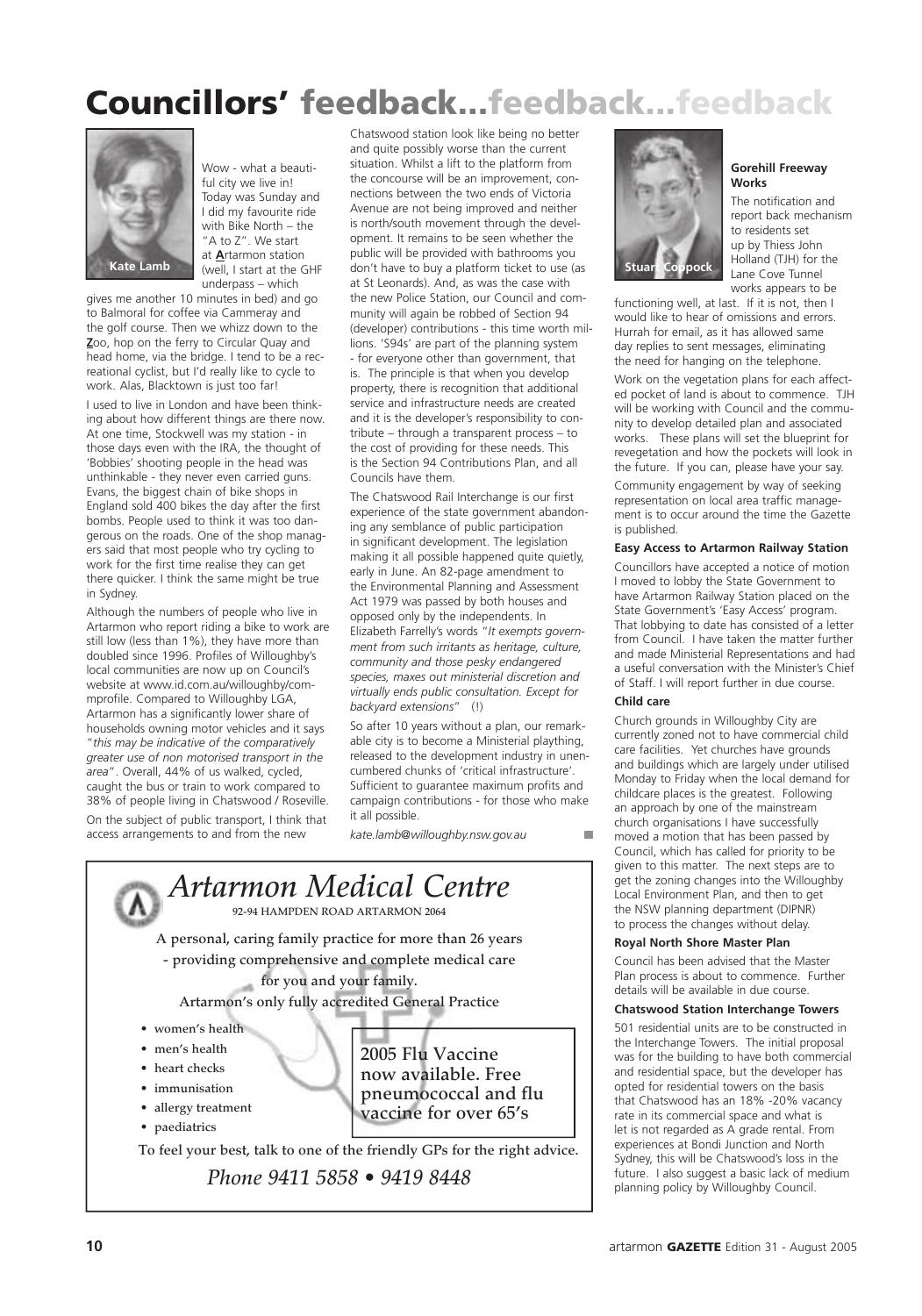## Councillors' feedback...feedback...feedback

#### **Freeway Hotel**

The Freeway Hotel has opened. A local MP and a Councillor of Hunters Hill Council have reported that the venue is very pleasant. This project has been a long time in planning and with some local opposition. As a local Councillor I would like to hear of good and adverse reports as it helps with future decision making. ÷,



#### **Civic Place**

Councillors have recently reviewed the Civic Place project at the 50% completion point of the schematic design. The project team continues to do a magnificent job in

converting the community's desires into a far-sighted, sustainable and elegant design. By the time you read this, a public forum will also have been held to allow stakeholders to review the design to this point and to provide further input and comment.

As the design becomes more tangible, many groups are being asked to show their support for this important regional project:

• A capital funding appeal is underway.

• Federal funding has been sought. Grants are available under water and energy programs. Civic Place appears to meet the criteria for

funding under these program grants. Funding is a competitive process and assessments by the government departments concerned have not yet been completed.

• Council is in discussion with the State government in relation to earlier indications of financial assistance for the regional aspects of the project.

In relation to the government support, it seems to me to be time to marshal all the persuasive resources that Council has at its disposal in order to provide a united voice to both levels of government about real partnership and the merits of Civic Place. No one will benefit if this vital project flounders.

#### **Strategic Planning Study**

I hope you are aware of the SP Study that is underway at Council. It is roughly half complete. The study seeks to provide a vision and general direction for development of the City over the next 15 years. This is the first time Council has attempted such an overarching and future-centred plan. I have endeavoured to provide as much input and attention to the plan as I can muster since I believe it is the most important activity that will be undertaken in the life of the current Council – provided we get it right. While there have been extensive calls for community participation, we seem to be light on input from young and/or newly arrived families, from apartment dwellers and from non-English-speakingbackground stakeholders. If you fall into

one or more of these categories, please consider contacting Council (or me), with a view to contributing. It will not be too late.

#### **Artarmon Industrial Area (AIA)**

I had a call recently from an industrial landowner seeking advice on his development application. It became obvious that he was unaware of pending changes to development conditions in the AIA. Perhaps I have been remiss in not advising through this column that the Floor Space Ratio allowable for redevelopments will shortly be increased from 1.0 to 1.5. The change has been voted by Council and it, with a raft of lesser measures, is awaiting approval from State authorities. State support is expected since the change is consistent with the State's recent pronouncements on a denser city. It is Council's expectation that any increased traffic impacts of the change will be mitigated by provision of local public transport within the area. Again, feel free to contact me (or Council) if you need further information or want to comment on this issue.

#### **Childcare Followup**

In the last Gazette, I asked for feedback in relation to availability of childcare places within the City. I have heard nothing. I am inclined to confirm my belief that, while there may be a national shortage, it is not acute in Willoughby – but I remain open to being proved wrong!

*Barry.Thompson@Willoughby.nsw.gov.au, 9412 1596 (phone/fax)* 



 $\overline{\phantom{a}}$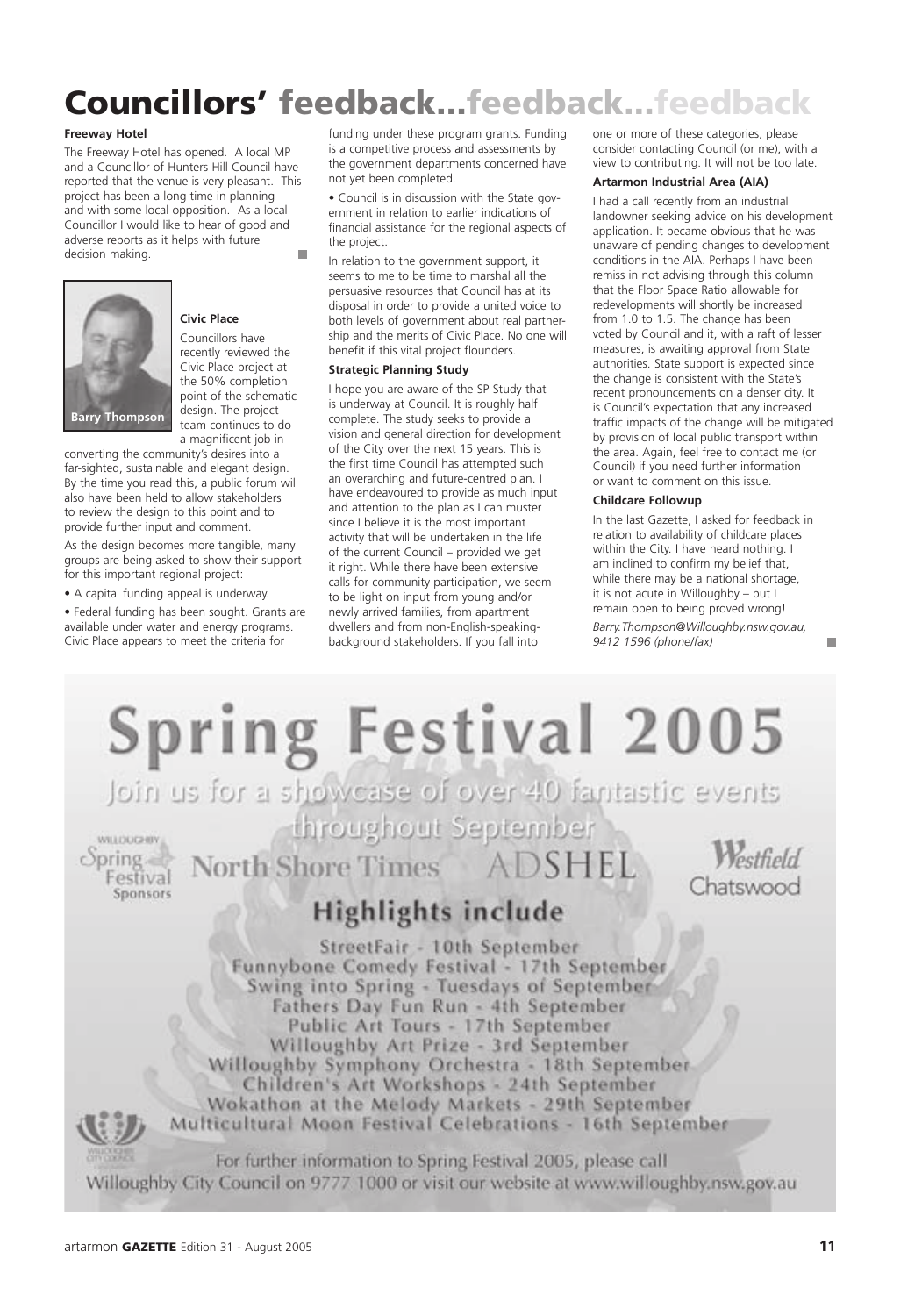## **COLLIERS**

## Our strength begins in your market

North Sydney Industrial



St Leonards Corporate Centre

The Artarmon industrial and commercial precinct is one of Sydney's premium business locations. The market is renown for its ability to maintain high levels of activity in periods of economic uncertainty. This is evidenced by the recent sale of 39 Herbert Street, Artarmon. Macquarie Goodman purchased the industrial complex in lune 2005 It is one of the area's largest for \$77 million. ever transactions.

Call us today to learn more about property opportunities and solutions within Artarmon and its surrounding areas.

**John Slater** Manager 02 9004 5826 0412 570 090 David Mathews Executive 02 9004 5836 0401 990 736



## Do you want to know more about Diabetes and Blood Glucose Testing?



Diabetes is a condition where the body cannot use glucose properly, resulting in high levels of "sugar" in the blood. Untreated diabetes can have serious and debilitating consequences including loss of eyesight, heart disease, circulation problems and kidney damage.

Signs and symptoms of diabetes can include: passing urine more often, increased thirst, tiredness, weight loss, blurred vision, fungal infections and slow wound healing.

**Nick Logan Pharmacist Advice** is a subagent of **Diabetes Australia** and can provide all requirements for the treating of and testing for diabetes.

Come and see **Nick**, **Claire**, **Ann** or **Ameena** for verbal and printed advice on diabetes and blood glucose monitors.

You'll love our service and we're **OPEN 7 DAYS**.



96 Hampden Road, Artarmon Phone 9419 6880 Fax 9419 6868 Email nloganpa@bigpond.net.au www.artarmon.pharmacistadvice.net.au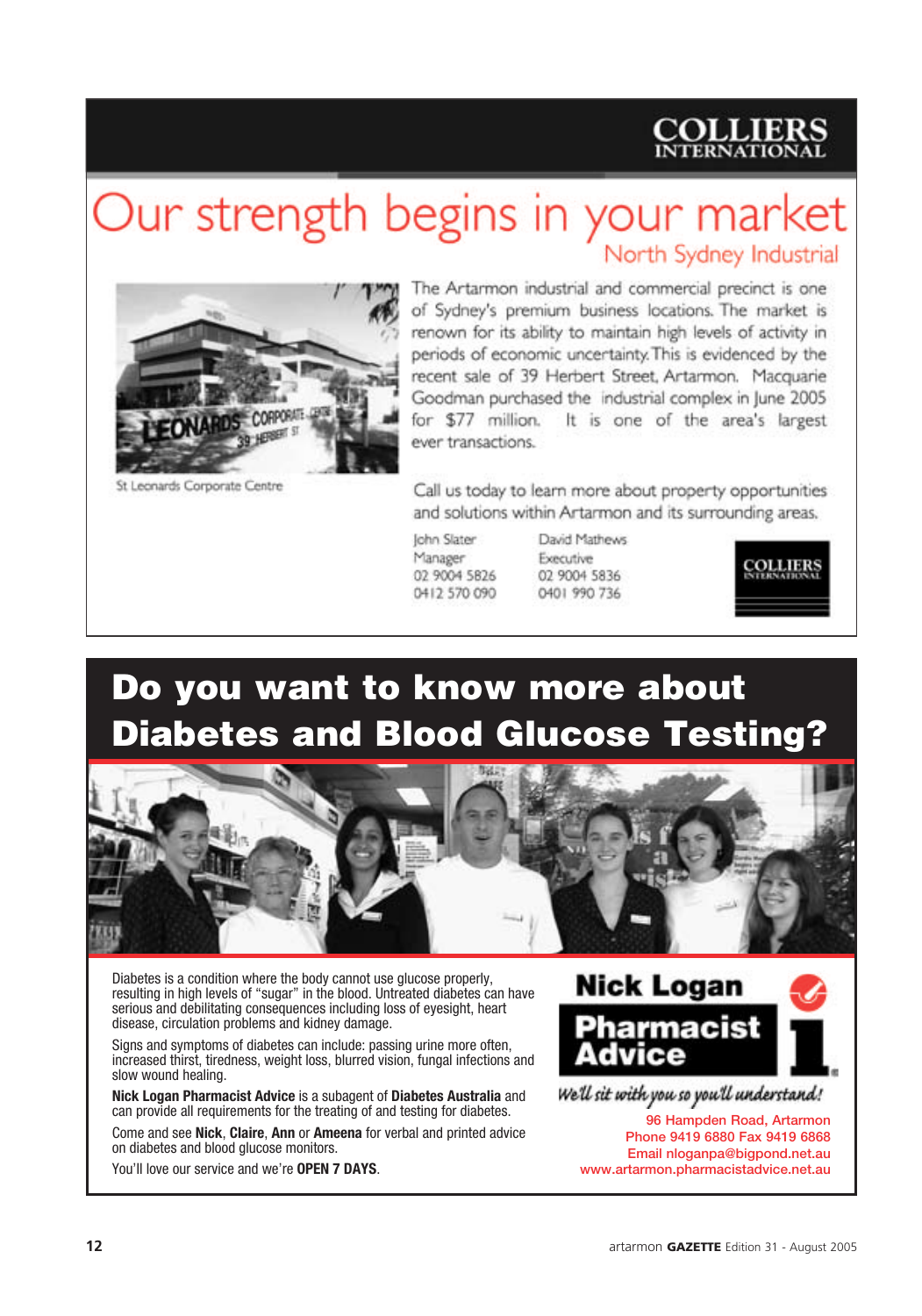## Artarmon Public School News **By Katrina Weir**

#### **Reputation for Music and Performing Arts Continues to Grow**

Artarmon Primary School is well known for its excellent music and performing arts programs. As part of each program, the children are encouraged to participate in numerous festivals and events around Sydney. The consistently high performance standards and discipline of the students in all groups continues to astound the school's staff, parents of the performers and, as the recent successes show, the organisers and judges of the various events. Some of the recent performances from Artarmon Primary School include:

#### **Sydney North Dance Festival**

The Sydney North Dance Festival is held each year over two weeks at the Glen St Theatre in Belrose. This year, there were more than 120 entrants from public schools and high schools located in the Northern Beaches area. This event is not a competition; the emphasis is on performance and providing a positive experience for participants.

The passion and commitment of two teachers from Artarmon Primary School, Dana Kroenert and Louise Pope, led them to choreograph "Suit Yourself", a modern funk dance that involved 23 girls from Years 5 and 6. Following two terms of after-school rehearsals and extra time for the girls to make their costumes, "Suit Yourself" was launched at the festival. The experience

events that comprises the Performing Arts Challenge. This event alone had 15 other entrants, including one from Canberra.

The Kameraigal Choir sang "The Birds" by Eleanor Daley and "Under my Command" by Mary Goetze, and was selected as one of four finalists to perform at the Sydney Town Hall. This was an outstanding result, particularly as this was the first time the choir had entered such a prestigious event. The Kameraigal Choir also entered the Primary Sacred Choral Award and was awarded a highly commended.

#### **Yamaha Festival**

Three of Artarmon Primary School's four bands performed at the Yamaha Festival, with excellent results. From 280 bands entered in the event, Concert Band 2 (CB2) and Jazz Band received silver awards and Concert Band 1 (CB1) was awarded gold. CB1 was subsequently invited to perform at the Fesitval's Gala Concert held a couple of weeks later.

> All the bands not only played extremely well but the judges commended the children on their outstanding behaviour. CB1 set a new standard for the Festival and received three 'excellent' ratings from the judges. This is the first band in the history of the Festival to achieve this level.

In addition to the brilliant performances from all three bands, Josh Laming (Year 6) was presented a special award for outstanding percussion work.

The silver award for CB2 is a particularly important achievement as the band was competing

against many much more experienced school bands that were eligible to enter a higher grade in the Festival.

#### **Artarmon School Races to State Cross Country Carnival**

For the first time in recent years, seven Artarmon Primary School students joined the North Shore team to compete against 50 other schools in the area cross country carnival held at the Gosford Racecourse in June. The results were outstanding with two students coming in the top five places in their race. This qualified them to compete in the state carnival also being held at Gosford at the end of July.

David Coon is fitness coordinator at Artarmon Primary School. He helped prepare the area team by providing fitness and nutri-



tion advice in the lead up to the area carnival. "The children were encouraged to go for a run each afternoon in the weeks leading up to the race. We also held extra fitness sessions at school, including a couple of early morning sessions, plus we had considerable discussion on nutrition and the right kinds of foods to eat," David explained.

While crediting much of the team's success to the School's fitness program (for children of all ages), David recognised the personal efforts and determination of each member of the team. "The team's performance was amazing. I was so proud of them and thrilled to see them do so well, especially after all their hard work," he said.

The state cross-country carnival was held in Gosford on 22nd July. Ruairidh MacDonald (Year 6) came  $6<sup>th</sup>$  in his age group, and Maddie Bart (Year 3) came 42nd in her event. Congratulations to both runners on an outstanding effort. Ruairidh is now a reserve for the national championships.

#### **BB APPLIANCE REPAIRS AND ELECTRICALS**

For all Repairs to:

- Washing Machines
- Dryers
- Dishwashers
- Electric Stoves
- Electrical Work by

Licenced Electrician

Artarmon references available

All work guaranteed No job too small Available 6 days Monday to Saturday Prompt Service

**Phone: Brian on 9427 8308** or Mobile 0412 414 881



was extremely positive for all and the festival provided a great environment for the girls to develop self-esteem and confidence.

#### **McDonalds' Performing Arts Challenge**

The McDonalds' Performing Arts Challenge is an open competition which helps nurture the development of artistic, elocutionary and creative skills. It offers a broad range of events. First held in 1933 and originally known as the City of Sydney Eisteddfod, it is the largest festival of its kind in the world.

Artarmon Primary School's Kameraigal Choir (named after the original aboriginal inhabitants of Artarmon) is made up of 62 students from Year 5 and Year 6. This year it entered the John Lamble Australasian Championship for Primary School choirs, one of the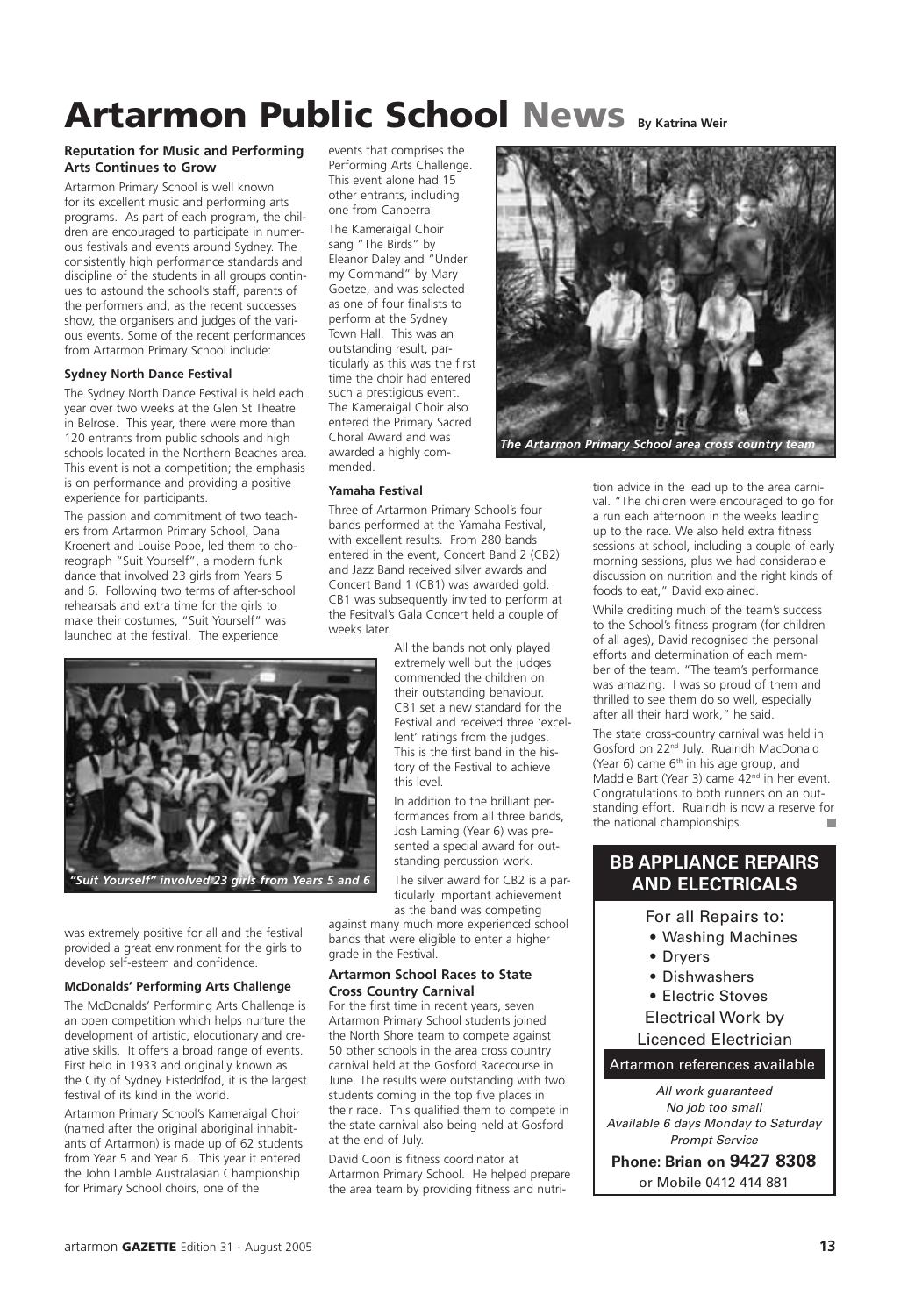## Control the garden baddies safely

**with Mollie Shelley**

One of the pleasures of the garden is small visitors, birds and animals that enjoy the sanctuary you've created. The challenge is to protect our beloved plants from the ravages of pests and diseases without hurting these small guests. We know how much damage has been done by indiscriminate use of chemicals. Here are a few suggestions for a more environmentally friendly way of controlling baddies.

**Piercing, sucking, chewing insects - mites, aphids:** Hosing or washing aphids with soapy water is a time-honoured practice. Garlic spray is death to aphids, cabbage moth caterpillars and mosquitos. The recipe: soak 90 grams chopped garlic in 2 teaspoons of medicinal paraffin for 48 hours. Dissolve 8 grams of oil based soap (eg Lux), in a little hot water then add water to make half a litre. Add the garlic mixture. Use one part solution to 99 parts water. There is also a relatively new product on the market, *Nutrasoap*, developed for this purpose. It is recommended for mites causing discolouration of Camellia leaves and azaleas and for Citrus Bud mite.

**Slugs and snails:** Hunt them with a handheld torch at night; easier are snail and slug traps. These are available commercially or you can make your own. You need a small cup-sized container set into the ground to rim level and a cover to keep out the rain. Leave



space between the container and the cover so the snails can crawl into stale beer or soapy water in the container. I've had most success with beer. Clean out the container regularly or it becomes really yucky.

**Fruit fly:** Into a small plastic drink bottle put a mixture of one teaspoon of vegemite and one teaspoon of honey dissolved in a cup of warm water. Around the upper part of the bottle (above the liquid level) make a number of holes using scissors and/or a big screwdriver. Cut the funnel-shaped top off another bottle and insert it into one of the bigger holes making easy access for flies. Hang bottles in citrus trees or near tomato plants.

**Powdery mildew and other fungal diseases:** Pest Oil has proved effective against powdery mildew on plants like tuberous begonias and sweet peas and rust on fuchsias and geraniums. Last year I had as much success using a spray made from milk. Use full cream (*not* skim) milk at the rate of one part to nine parts water. The good news for 'non-dairy' people is that milk powder works equally well, if not better. Both sprays are preventatives, not cures.

**Compacted clay soil** (courtesy of our cartoonist, Wendy Bishop): Spread potatoes with sprouting eyes over the soil, cover with a thick layer of grass clippings. Water well. The potatoes send down roots that break up the clay. Roll back the cover at the end of the growing season. You will have a small crop of potatoes, the soil will be broken up and you can then dig in the surface mulch.

*My thanks to gardening friends who have*  T. *contributed their ideas for this article.* 

PERMACULTURE NORTH meets 3rd Monday evening each month in Lindfield. Info: Wendy Bishop, 9420 4884.

#### **Graffiti on the move By Anne Weinert**

Artarmon has been identified as one of the problem areas in the Graffiti Management Policy and Plan which was completed and presented to the Council last month. The plan outlines graffiti prevention, protection and removal methods as well as education and law enforcement.

Mayor Reilly continues to call for a no tolerance stand on graffiti. "Defacing a building with graffiti should carry the same consequence as physically damaging a building", he said. "The City of Willoughby has been very successful in managing graffiti over the years and its current increase around the local region will not go unchecked".

After a study tour in America and Canada this year, Willoughby's Environmental Services Director Greg Woodhams said cities with a 'no tolerance' stance were almost completely void of graffiti. "We saw next to no graffiti in the cities with 'no tolerance' legislation. Cities

such as Portland, Vancouver and Seattle were practically graffiti free".

Councillor Barry Thompson has recently asked Council Officers to look at methods of removing graffiti from trees and vegetation, as this problem is particularly bad in Artarmon Reserve. Anecdotally, it appears that the graffiti problem in Artarmon generally has escalated since the old noise barriers on the Gore Hill Freeway have been blocked off for the Lane Cove Tunnel works.

Thiess John Holland (TJH) have undertaken to provide 'clean' walls on the expanded freeway, and originally proposed translucent walls to the south of Artarmon Reserve. These were initially rejected at a Council review meeting; however, TJH and the Council have now agreed to hold public consultation on this matter since translucent walls may be one way to reduce graffiti.п



**Did you know these facts?**

Every year the average double bed doona and underlay has an incredible 750 litres of body fluid pass through, causing the feathers and down to absorb body fats and "clump" together.

The "clumped together" filling is an ideal and scientifically proven breeding ground for house dust mites. These microscopic creatures release powerful allergens which have been proven to be important triggers that can bring on asthma attacks, eczema, hay fever, irritated sinuses and sneezing attacks in sensitive people.

By having your doona and underlay dry cleaned regularly, it will remove these body fats, and at the same time, keep you warmer.





Unable to go to Lodge at night?

Come and visit us in the day!

Have a 'cuppa' at 10.00 am. Meeting at 10.30 am. Lunch at 12.30 pm.

We meet on the 4<sup>th</sup> Tuesday of the month at Jersey Road, Artarmon, directly opposite the Artarmon Post Office.

#### Hope to see you there!

| Gordon Peterson (WM)   | 9953 6402 |
|------------------------|-----------|
| Alan Olsen (Secretary) | 9498 3925 |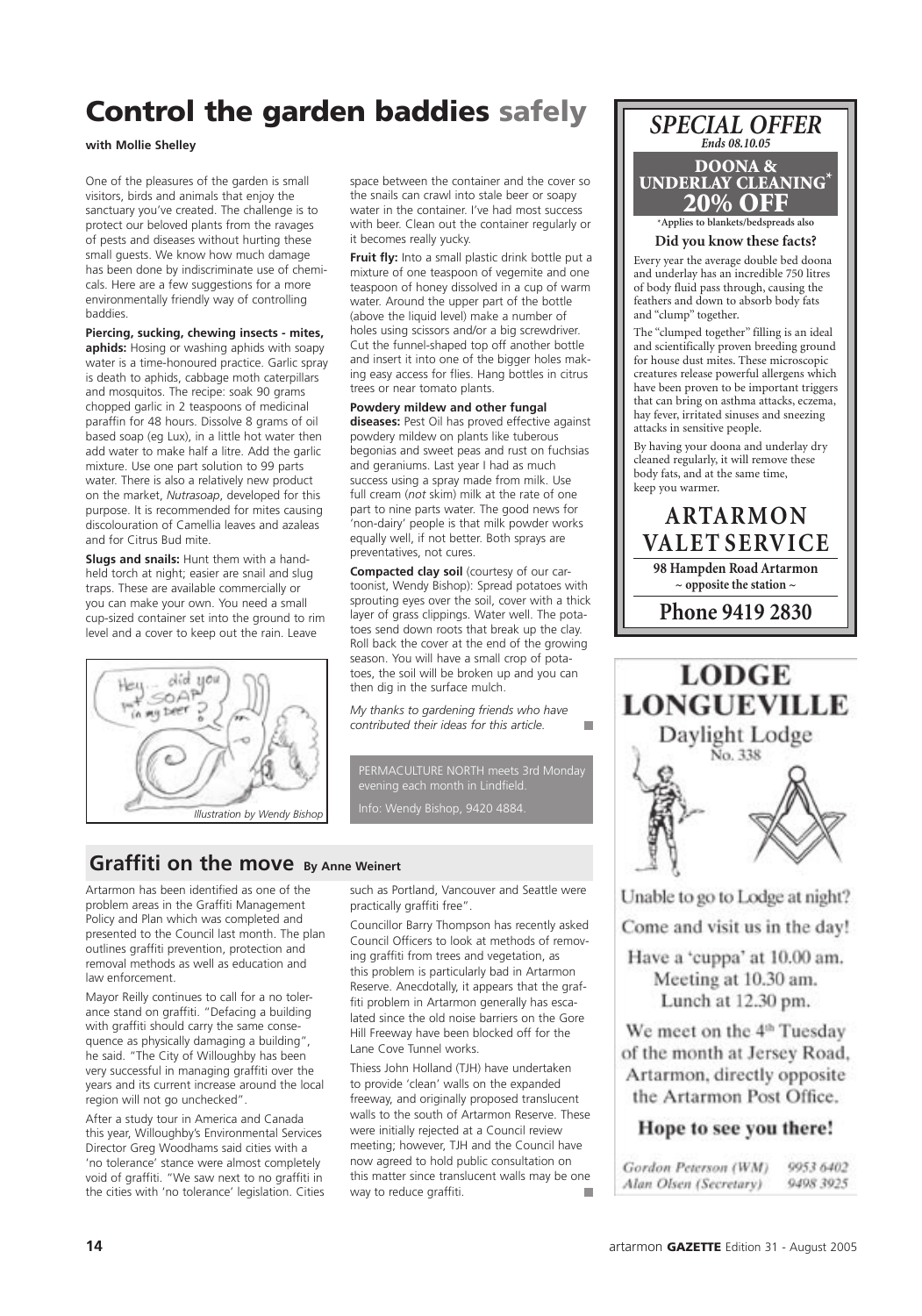A Palmer Street resident is wondering who is perpetrating the **ficus follies** on their courtyard, which has become the holding yard for unwanted ficus trees. The first tree was adopted and duly delivered after some friends undertook a garden redesign. However, the second one appeared totally unannounced a week later, and no one has owned up to delivering it. Even more bizarre is the fact that several weeks later the family came home to find that both trees had been very neatly pruned!

Armond is the new owner of renamed **Pizza Luna** in Francis Road. Armond also runs a pizza restaurant in Potts Point. Welcome to Artarmon and best wishes for the new business!

Coffee Express was inundated by an **unexpected deluge** after a Sydney water pipe burst directly outside in late June (see photo). That water could have made a lot of cups of coffee!



### *Talking 2064* Artarmon Guides Bike-a-thon 2005 it's on again and bigger than 2004!

#### **10.00 am Sunday September 18 Artarmon Reserve Oval and bicycle track**

**For everyone - bring your bike, scooter or pram!** Plant some native shrubs to help the local bushland. Raise sponsorship donations for **Noah's Ark Toy Library for Children with Special Needs** based in Artarmon. Win prizes for the most funds raised. Last year's event raised over \$3,000 for autistic children and this year we hope to raise nearly \$5,000 to help Noah's Ark expand their services to children with special needs on the North Shore.

> **\$20 household entry fee includes a family sausage sizzle and drink.**

Have you received your registration form yet? Return your completed form with a cheque for \$20 by Sept 2, and we will send you a sponsorship information pack. Then use the sponsorship forms to raise donations for Noah's Ark and you could win a range of prizes from food hampers and cameras to bike-related prizes.

> Contact us now to help Artarmon Guides help local children with special needs.

Email **artarmon\_guides@yahoo.com.au** or call Leisa Davidson on **9427 7156** or Michael Swinsburg on **9419 6931**



*GAHS APR* 

WILLOUGHBY

Artarmon Guides Bike-a-thon 2005 is a Willoughby Spring Festival Grant recipient.

## t Basil's Anglican Church rtarmon

**6 BROUGHTON ROAD, ARTARMON • RECTORY 9412 1315 • OFFICE PH/FAX 9413 9713** 

**ADVANCE NOTICE**

*ST BASIL'S MARKET DAY*

Saturday 15 October

at St Basil's

from 9.00am

### **Jesus and the Movies** Sundays 3, 10 & 17 September ST BASIL'S @ 6

For three Sunday evenings at our regular 6.00pm service, Michael Bennett, from the Bible Society, will be presenting talks on how Jesus has been portrayed in the movies.

Jesus has been presented on many occasions, and in many ways, on the silver screen, Mel Gibson's attempt being the most recent. These three sessions will be a good opportunity to explore those portrayals, and how well they have been done.

We start with a light meal, followed by an informal service and the talk. You will be given a warm welcome if you have never been to ST BASIL'S @ 6 before.

**S U N D AY 1 0 . 0 0 a m •** Parish Communion with children's programme **S U N D AY 6 . 0 0 p m •** ST BASIL'S @ 6 Informal service with light meal **W E D N E S D AY 7 . 3 0 a m •** Holy Communion Baptisms, Marriages and Funerals by arrangement with the Rector.

If we can be of any other help or if you have an enquiry about the Christian faith or Church activities, please phone on 9412 1315.